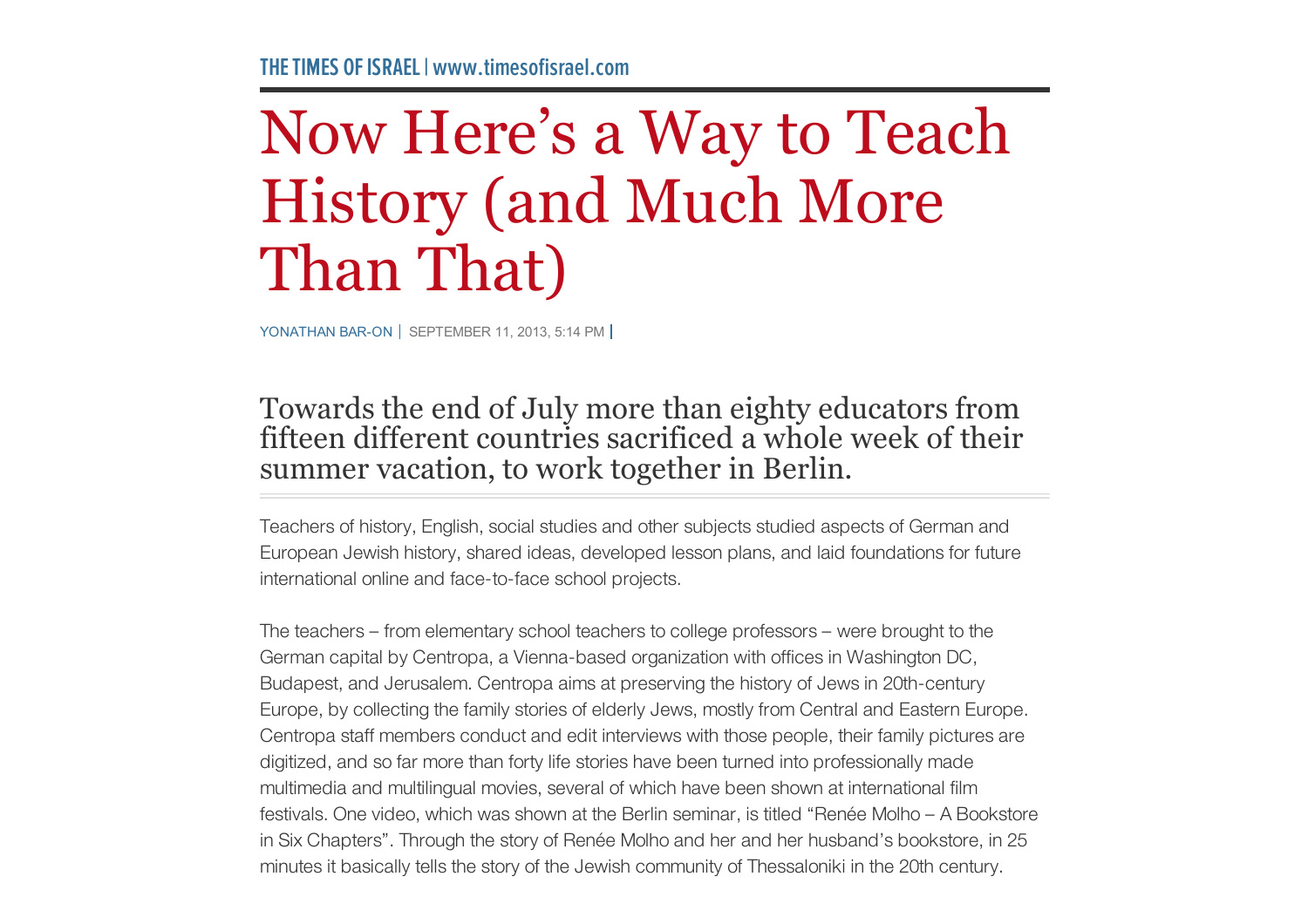All the interviews, the movies and tens of thousands of pictures are freely available on Centropa's website (www.centropa.org). The website also offers complete lesson plans, a forum for teachers to exchange ideas and to show their students' work, and many other resources that teachers and students can use. In addition, the organization puts together exhibitions that are based on the stories. Schools and other institutions can host those exhibitions. Finally, several times a year there is Café Centropa, in Vienna and Budapest, where elderly interviewees are invited to meet each other, listen to lectures, participate in social programs, or have a festive Jewish holiday meal.

Centopa was started in 2000 by Ed Serotta, a journalist, photographer and filmmaker, after he had been working in Central Europe for more than a decade. Ed had come across many Jewish men and women whose stories he thought should be saved and passed on to future generations. He bases Centropa's work on three core beliefs: stories are universal and stories connect us all; nobody teaches teachers better than another teacher; borders are irrelevant when it comes to teaching and learning.

He has surrounded himself with a multinational, young staff, who together with him have turned Centropa into a very professional education center. The organization receives funds from and uses the facilities of a variety of foundations, Jewish and non-Jewish. For example, sessions of the Summer Academy 2013 were hosted by organizations such as the Konrad Adenauer Foundation, the Friedrich Ebert Foundation, the Future Foundation of Germany, the Claims Conference and other organizations.

The program of this year's Summer Academy was meant to use the city of Berlin as a classroom. It included, among many other things, walking tours of Berlin, visits to historical sites, Holocaust memorials, an art gallery, the Jewish Museum, discussions around Eyal Press's book "Beautiful Souls", and a video conference with its author. Every day small work groups worked on a lesson plan, which they presented at the end of the seminar. For both new and experienced teachers the week was the perfect eye-opener. I got plenty of ideas for projects with my different classes, many of which can be done in cooperation with other schools.

Here is one example of how we used the city as classroom. Centropa brought us to the ruins of the train station in Berlin where Jewish parents brought their children, never to see them again. Then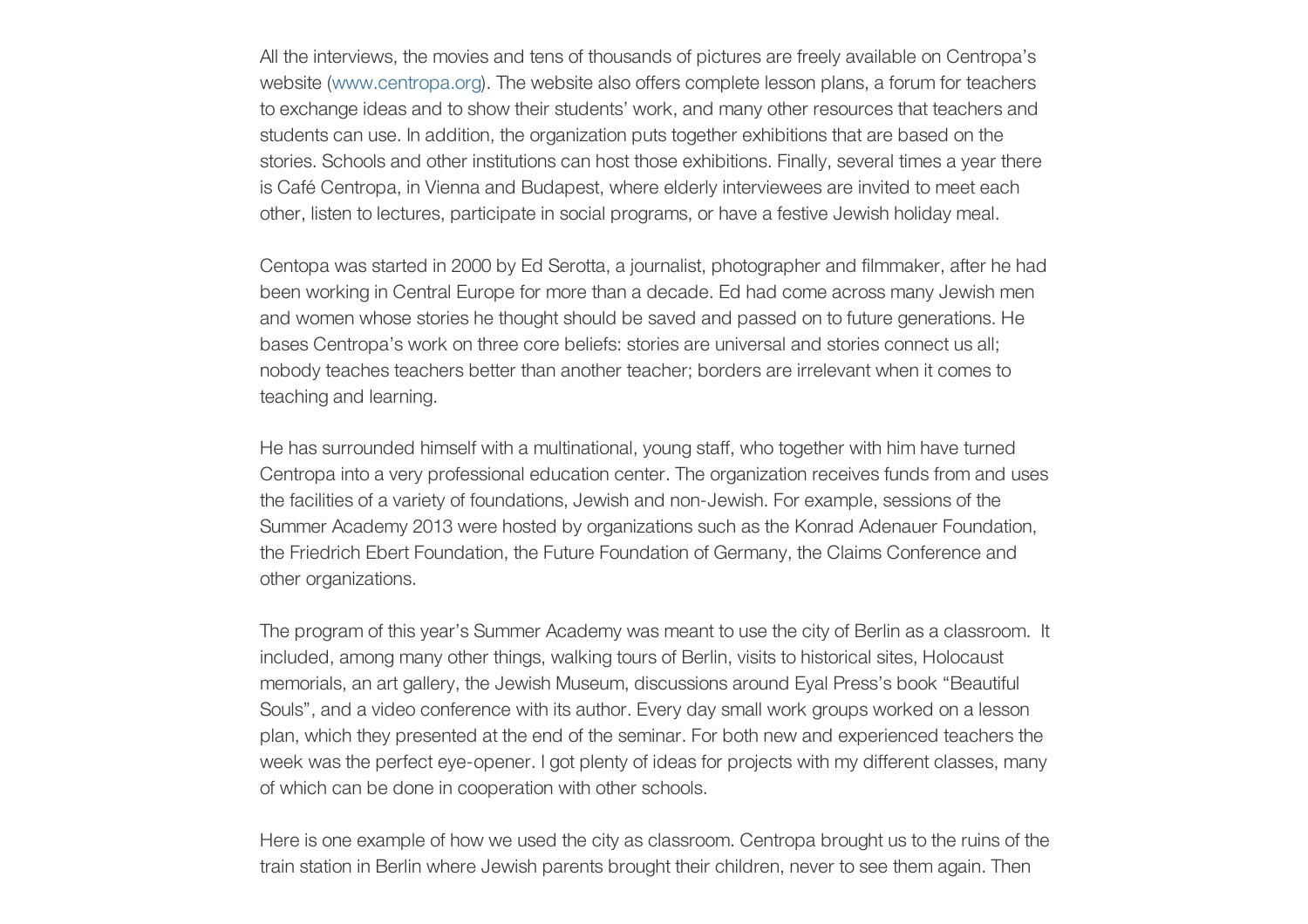they handed us first hand stories of Kindertransport children whom Centropa has interviewed over the past few years, and we read those stories to each other. Between 9 November (the 75th anniversary of the Reichspogromnacht) and 10 December (Human Rights Day) I will have my own students think, talk and write about what it means to leave your home and family, and how you could help somebody who finds himself in a similar situation. In some Centropa interviews we found on their website, food plays a prominent role. Based on those accounts others students of mine will do a project on the link between food, memory, and stories. They will ask their (grand)parents for a recipe that comes with a story, and those recipes and stories will be turned into videos in the style of one of the many cooking shows that we see daily on the television.

Some of the most important work was done during the breaks, the meals, and in the evenings, when friendships were forged, and great ideas for future cooperation were brought up and explored. We learnt about each other's, often totally different, school systems, about various historical narratives, and about Holocaust study programs in different schools and countries. From a colleague from Charleston, SC, I learnt for example that US students have special drills that teach them and their teachers how to respond in case an armed person enters the school. I also heard for the first time about La Benevolencija, a cooperative initiated by the Jewish community of Sarajevo, in which Jews, Bosniaks, Serbs and Croats work together to help anybody who needs help. During the war in Bosnia the organization provided food and shelter to many people who could not leave the city.

Centropa cooperates with more than 600 partner schools throughout Germany, Central and Eastern Europe, Greece, Israel, the United States and Canada, and new partnerships are constantly being established. It provides perfect material for school projects, and can help facilitate international contacts, student exchange programs and interschool partnerships. Two of the most appealing features of working with Centropa are that it makes extensive use of social media, and that as a teacher you are given all the freedom that you need, as long as you somehow use Centropa material. Most teachers and students love to work with colleagues and peers from abroad, and students are anxious to use the media and hi-tech tools that form such a central part of their lives but that in most of their classes hardly play any role. Since as teachers we are always encouraged to make our students' learning more fun, exciting, and relevant, I am sure most teachers and school directors won't have any trouble finding a way to integrate Centropa in their